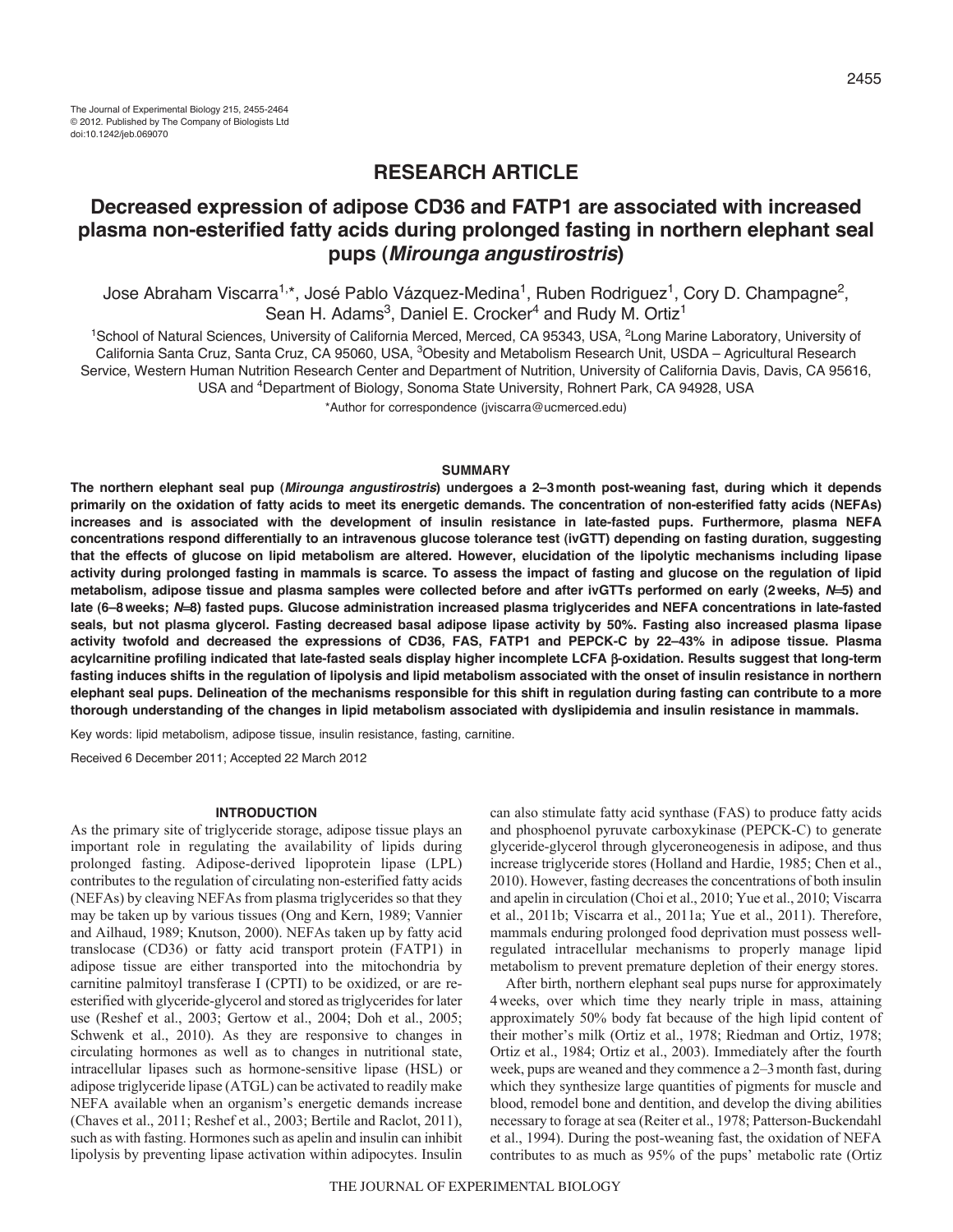# 2456 The Journal of Experimental Biology 215 (14)

et al., 1978; Castellini et al., 1987; Adams and Costa, 1993), suggesting that adipose tissue must be able to provide the necessary substrates to maintain the pups' energetic demands, allowing them to sustain metabolism while sparing protein and amino acid stores (i.e. lean tissue). Although data exist on the effects of fasting on circulating components of lipid metabolism in elephant seals (Costa and Ortiz, 1982; Castellini et al., 1987; Adams and Costa, 1993; Ortiz et al., 2001; Houser et al., 2007; Tift et al., 2011), the contributions of the molecular and cellular mechanisms to the regulation of lipid metabolism in seals and extended fasting mammals, in general, remain elusive.

Therefore, the goals of this study were to identify and assess the molecular and cellular mechanisms evolved by elephant seals that regulate lipid metabolism, allowing these mammals to undergo such protracted periods of fasting. Previously, intravenous glucose tolerance tests (ivGTT) demonstrated the manifestation of insulin resistance in late-fasted *versus* early-fasted seal pups (Viscarra et al., 2011b). In addition to impaired glucose tolerance in late-fasted seals, plasma concentrations of NEFA post-ivGTT were not reduced and in fact were modestly increased. This suggested that in late-fasted animals, post-ivGTT increases in glucose and insulin failed to robustly suppress lipolysis and/or ivGTT elicited a reduced tissue utilization of NEFA compared with that in insulin-sensitive early-fasted seals. These outstanding questions necessitate a more thorough examination of the components of lipid metabolism in plasma and adipose tissue of fasting pups. The increased concentration of plasma NEFAs in late-fasted pups might indicate an increase in rates of lipolysis (Viscarra et al., 2011b), so we tested the hypothesis that fasting increases lipase activity in elephant seal pups.

## **MATERIALS AND METHODS**

All procedures were reviewed and approved by the Institutional Animal Care and Use Committees of both the University of California Merced and Sonoma State University. All work was realized under National Marine Fisheries Service marine mammal permit no. 87-1743.

# **Glucose administration and sample collection**

Details of the glucose administrations and sampling protocol have been published previously (Viscarra et al., 2011b), but are briefly presented here for clarity. Northern elephant seal pups [*Mirounga angustirostris* (Gill 1866)] constituting two different cohorts at Año Nuevo State Park were studied at two post-weaning periods: early  $(2-3$  weeks post weaning;  $N=5$ ) and late  $(6-8$  weeks post weaning;  $N=8$ ). After weighing, pups were sedated with  $1 \text{ mgkg}^{-1}$  Telazol (tiletamine/zolazepam HCl, Fort Dodge Labs, Fort Dodge, IA, USA) administered intramuscularly. Once they were immobilized, an 18gauge, 3.5inch spinal needle was inserted into the extradural vein. Pre-ivGTT blood samples and adipose biopsies were collected as previously described (Viscarra et al., 2011a; Viscarra et al., 2011b). Following initial sample collections, animals were administered a mass-specific bolus of glucose  $(0.5 g kg<sup>-1</sup>)$  manually *via* the spinal needle over 2min. Subsequent blood samples were collected at 5, 10, 15, 20, 30, 45, 60, 90, 120 and 150min post-ivGTT. Subsequent adipose tissue biopsies were collected at 60 and 150min post-ivGTT.

# **Sample preparation**

Blood samples were centrifuged for 15min at 3000*g* at 4°C, and the plasma was transferred to cryo-vials, frozen by immersion in liquid nitrogen and immediately stored at –80°C. Adipose tissue was homogenized and the cytosolic and membrane-bound protein fractions separated as previously described (Viscarra et al., 2011b). Total protein content in both cytosolic and membrane fractions was measured by the Bradford assay (Bio-Rad Laboratories, Hercules, CA, USA) and used to normalize the loading of samples into gel wells (Viscarra et al., 2011b; Viscarra et al., 2011a).

## **Western blot**

Twenty-five micrograms of total protein were resolved in 4–15% Tris-HCl sodium dodecyl sulfate (SDS) gradient gels. Proteins smaller than 100kDa were electroblotted using the Bio-Rad Trans Blot SD semi-dry cell onto 0.45 µm nitrocellulose membranes. Proteins larger than 100kDa were electroblotted using the Bio-Rad Mini Protean Transfer apparatus onto 0.45 µm nitrocellulose membrane. Membranes were blocked with 3% bovine serum albumin (BSA) in phosphate buffered saline (PBS) containing 0.05% Tween 20 (PBS-T), and incubated overnight with primary antibodies against ACSVL5 (FATP1), ATGL, CD36, CPTI, CPTII, FAS, HSL and LPL (Santa Cruz Biotechnologies, Santa Cruz, CA, USA), diluted 1:500 to 1:2000. Membranes were washed, incubated with HRP-conjugated secondary antibodies (Santa Cruz Biotechnologies), re-washed and developed using the Immun-Star Western C kit (Bio-Rad Laboratories). Blots were visualized using a Chemi-Doc XRS system (Bio-Rad Laboratories) and quantified using Bio-Rad's Quantity One software. In addition to consistently loading the same amount of total protein per well  $(25 \mu g)$ , densitometry values were further normalized by correcting for the densitometry values of  $\beta$ -actin (Viscarra et al., 2011a; Viscarra et al., 2011b).

#### **Plasma analyses**

The plasma concentrations of triglycerides (Cayman Chemical, Ann Arbor, MI, USA), glycerol (Cayman Chemical) and NEFAs (Wako Chemicals, Richmond, VA, USA) were measured with commercially available colorimetric kits. Plasma apelin-12 was measured using an enzyme immunoassay kit (Phoenix Peptide, Burlingame, CA, USA) and validated by serially diluting elephant seal plasma, plotting the concentrations against the standard curve and comparing the slopes of each to confirm parallel dilution. All samples were analyzed in duplicate and run in a single assay with intra-assay percent coefficients of variability of <10% for all assays.

## **Acylcarnitine profiling**

Plasma samples were packaged in dry ice and sent to Case Western Reserve University for comprehensive analyses of acylcarnitines, free carnitine and total acylcarnitine. Carnitine concentrations were determined from 100µl of plasma using HPLC-MS methods as previously described (Minkler et al., 2005; Minkler et al., 2008; Adams et al., 2009). The limit of detection (LOD) for individual acylcarnitines using this method is  $20 \text{ nmol}^{-1}$ , with the exception of acetylcarnitine, propionylcarnitine and valproylcarnitine at 100 nmol<sup>1-1</sup>. Acylcarnitine species with values below the LOD were not included in further analyses.

#### **Lipase activity**

The activity of lipases in plasma and adipose tissue was determined by performing a standard enzyme activity assay we developed for this specific purpose. For adipose, 200mg of tissue were homogenized in  $300 \mu l$  of lysis buffer  $[50 \text{mmol}]^{-1}$  Tris,  $10\%$ glycerol, 1% Triton X-100, 1% protease (Sigma-Aldrich, St Louis, MO, USA) and phosphatase (Thermo Fisher Scientific, Waltham, MA, USA) inhibitor cocktail], spun and the supernatant was collected. Lipase activity in plasma was measured directly without any treatment of sample. First,  $50 \mu l$  aliquots of plasma and adipose tissue homogenates were added in duplicate to two sets of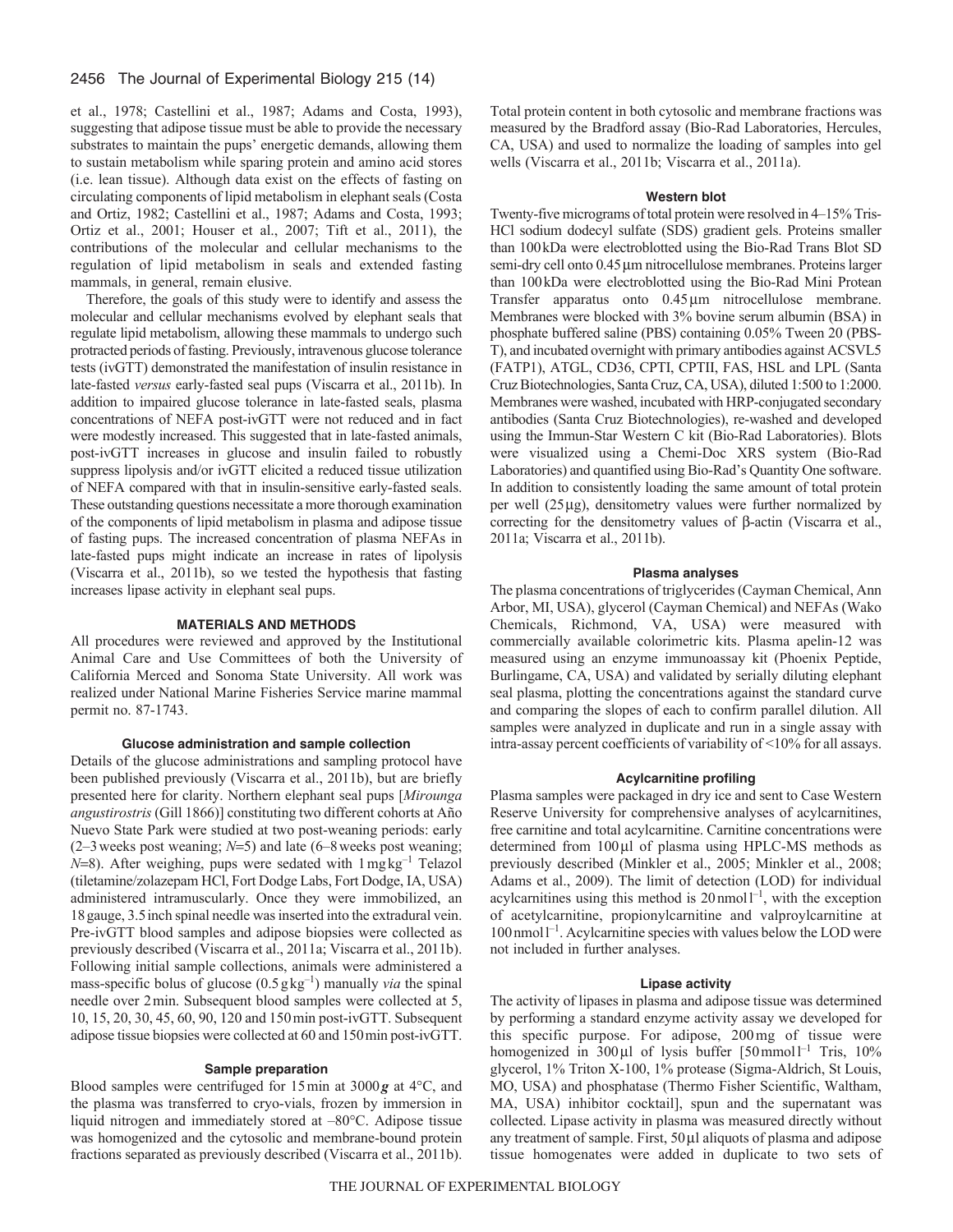Table1. Fasting-associated changes of lipid metabolites in plasma and metabolite ratios of northern elephant seal pups

|                                             | Early         | Late                |
|---------------------------------------------|---------------|---------------------|
| Triglycerides (mmol $\Gamma$ <sup>1</sup> ) | $0.62 + 0.02$ | $0.87 \pm 0.03$ #   |
| Glycerol ( $mmol-1$ )                       | $0.18 + 0.01$ | $0.24 + 0.01$       |
| NEFA (mmol $\Gamma$ <sup>1</sup> )          | $0.85 + 0.10$ | $1.55 \pm 0.15^{#}$ |
| NEFA: qlycerol                              | $4.5 \pm 0.3$ | $6.5 \pm 0.5$ #     |

NEFA, non-esterified fatty acid.

#, significant difference from early (*P*<0.05).

polystyrene tubes that were pre-chilled in an ice bath. Then,  $25 \mu$ l of 12 mmol<sup>1-1</sup> triglycerides (Novartis, San Carlos, CA, USA) were added to all tubes, keeping both sets of tubes in an ice bath (4°C) during the addition of triglycerides. One set of tubes was then incubated in a 37°C water bath for 1h to generate NEFAs, after which it was returned to the ice bath. The concentration of NEFAs was determined in both sets of tubes (37 and 4°C) as described above. The values obtained for the 4°C samples were subtracted from those incubated at 37°C to correct for any NEFAs present before the addition of triglycerides. The sensitivity of the assay was determined by the least detectable value following serial dilution of a plasma pool and calculated to be  $0.003$  mmol NEFA ml<sup>-1</sup> min<sup>-1</sup>.

## **Calculations**

To assess the contributions of adipose tissue and plasma lipase activity to the plasma pool of NEFAs, a series of calculations were conducted using the following parameters. Plasma volume (PV; l) was estimated from age (days) as follows:  $PV=8.32-0.03\times$ age, using approximate ages of the fasting pups (Thorson, 1993). Total adipose tissue mass was calculated as 45% of the total mass (Rea and Costa, 1992). The baseline plasma NEFA pool was calculated by multiplying the time-0 concentration by the PV. The plasma NEFA pool following glucose administration was calculated by multiplying the area under the curve (AUC) of the NEFA concentration following glucose administration by PV and dividing by 150min (to account for the duration of the post-administration sampling period). Baseline contributions of plasma and adipose lipase activities to the plasma NEFA pool were determined by multiplying the time-0 values of lipase activities by PV or total adipose tissue mass, respectively, and multiplying the resulting value by 150min (to allow for comparison to the glucose-administration contributions). The contribution of plasma lipase activity to the change in the plasma NEFA pool following glucose administration was calculated by multiplying PV by the AUC of plasma lipase activity from 0 to 150min. The contribution of adipose lipase activity to the change in the plasma NEFA pool following glucose administration was calculated by multiplying the total adipose tissue mass by the AUC of adipose tissue lipase activity from 0 to 150min. Percent uptake of NEFA was calculated by dividing the estimated tissue uptake  $(=\text{lipase contribution}-\Delta \text{NEFA pool})$  by the lipase contribution and multiplying by 100%. For baseline percent uptake, it was assumed that  $\triangle$ NEFA pool was at equilibrium [i.e. tissue uptake (efflux) was equal to lipase-mediated input (influx)].

### **Statistics**

The baseline (or time-0) measurements (plasma or tissue protein content) of the early- and late-fasted groups were used to assess changes in variables as a function of fasting duration. Means (±s.e.m.) were compared by ANOVA using a Fisher's protected least significant difference (PLSD) *post hoc* test. Repeated-measures ANOVA was used to determine changes in parameters following glucose administration. Mean (±s.e.m.) AUC was calculated for apelin and lipase activities to determine integrated changes resulting from the early and late glucose administration. Adipose target protein content was normalized by expressing it as percent change *versus* the early fast mean value, and compared by ANOVA to determine changes in response to the glucose administration. Changes were considered significantly different at *P*<0.05. Statistical analyses were performed with StatView® software (SAS Institute, Cary, NC, USA).

# **RESULTS**

## **Effects of fasting on body mass and lipid metabolites**

Mean body mass of pups sampled late in the fast was 25% lower than that of pups sampled early in the fast (122±5 *versus* 92±6kg). The concentration of plasma triglycerides increased by approximately 39% with fasting (*P*<0.05; Table 1). The concentration of glycerol did not change as a result of fasting. Fasting was associated with an 82% increase in mean plasma NEFA concentration (*P*<0.05; Table1). Fasting increased the ratio of NEFA to glycerol by 44% (*P*<0.05; Table1).

### **Effects of glucose administration on lipid metabolites**

In early-fasted pups, mean plasma triglyceride concentrations decreased by 27% (*P*<0.05) with glucose administration before



Fig. 1. Mean (±s.e.m.) (A) plasma triglyceride, (B) plasma glycerol and (C) plasma non-esterified fatty acid (NEFA) concentrations and (D) NEFA:glycerol ratio in plasma of early (2 weeks; N=5) and late (6–8 weeks; N=8) fasted elephant seal pups during the course of the glucose tolerance test. #, significant difference from early (*P*<0.05); \*, significant difference from time 0 (*P*<0.05).

THE JOURNAL OF EXPERIMENTAL BIOLOGY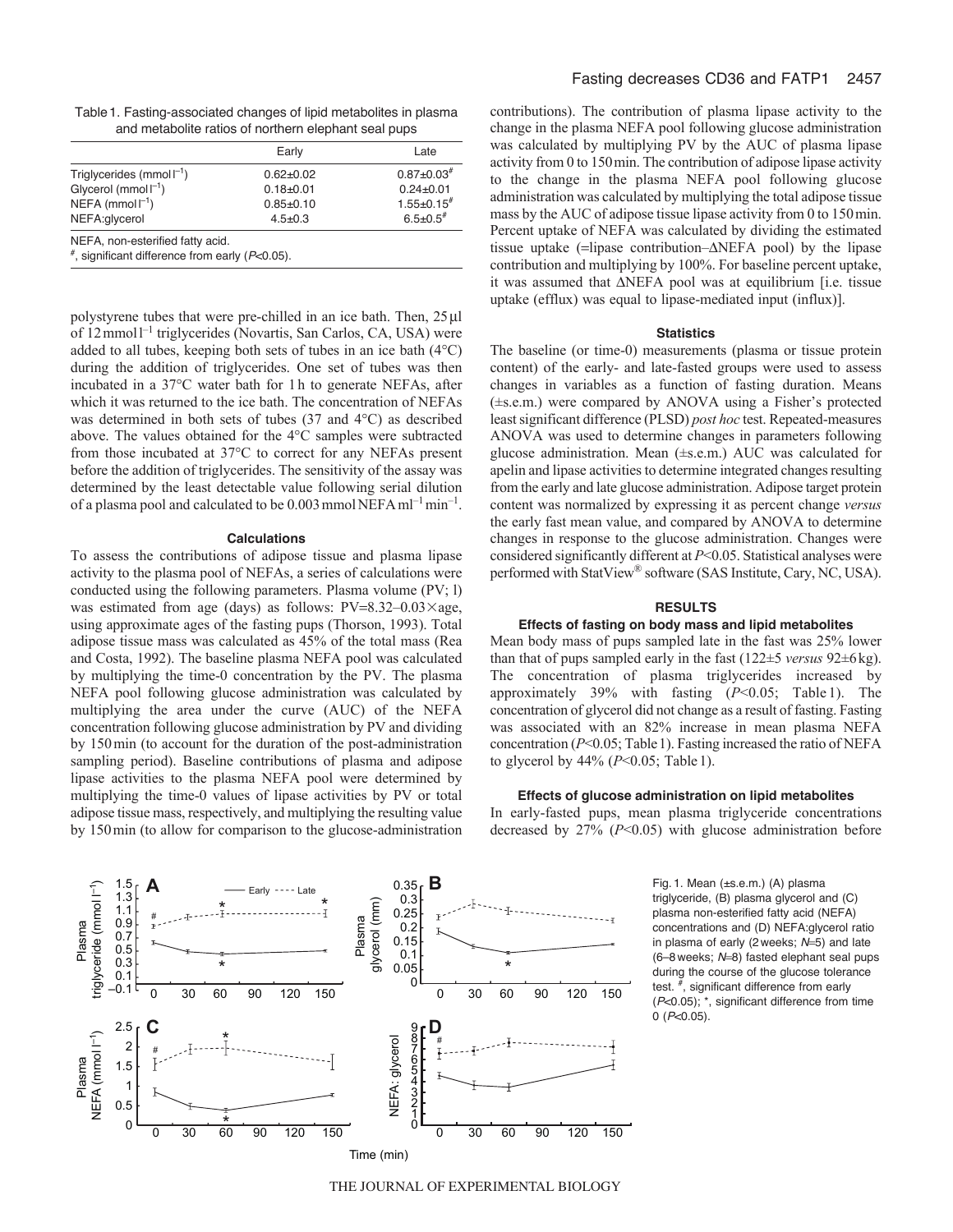

Fig. 2. Mean (±s.e.m.) (A) plasma lipase activity and (B) adipose lipase activity in early (2 weeks; N=5) and late (6-8 weeks; N=8) fasted elephant seal pups during the course of the glucose tolerance test.  $\overline{f}$ , significant difference from early (*P*<0.05); \*, significant difference from time 0 (*P*<0.05).

returning to pre-ivGTT levels at 150min, whereas concentrations increased by 22% (*P*<0.05) in late-fasted pups and remained elevated throughout the measurement period (Fig.1A). In earlyfasted pups, mean plasma glycerol concentrations decreased by 38% (*P*<0.05) as a result of the glucose administration before returning to basal levels at 150min (Fig.1B). Plasma glycerol concentration did not change as a result of the GTT late in the fast (Fig.1B). Glucose administration decreased mean plasma NEFA by 55% in early-fasted pups (*P*<0.05) and increased mean plasma NEFA by 27% in late-fasted pups (*P*<0.05; Fig.1C). In both periods, mean plasma NEFAs returned to baseline at 150min (Fig.1C). The ratio of NEFA to glycerol did not change as a result of the glucose administration during either sampling period (Fig.1D).

# **Lipase activities**

Fasting increased mean plasma lipase activity twofold (0.8±0.2 *versus* 2.0±0.2 nmolNEFA ml–1 plasmamin–1 in early *versus* latefasted pups, respectively; *P*<0.05; Fig.2A). Mean plasma lipase activity increased by  $50\%$  ( $P<0.05$ ) as a result of the glucose administration in late-fasted animals and returned to basal levels by 150min; however, the change in lipase activity following the ivGTT was not significant in early fasted animals (Fig.2A). Mean adipose lipase activity decreased by 50% with fasting (3.4±0.5 *versus*  $1.4\pm0.2$  nmol NEFA g<sup>-1</sup> adipose tissue min<sup>-1</sup>;  $P<0.05$ ; Fig. 2B). Mean adipose lipase activity levels were suppressed by 99% (*P*<0.05) as a result of the ivGTT in early-fasted seals and remained 60% lower (*P*<0.05) than baseline at 150min (Fig. 2B). Mean adipose lipase activity increased nearly twofold as a result of the ivGTT in late-fasted seals, and returned to baseline at 150min (Fig. 2B).

Fasting increased the estimated total plasma NEFA pool at baseline and following glucose administration (*P*<0.05; Table2). Fasting increased the estimated baseline contribution of plasma lipases to the content of NEFA in circulation twofold, while decreasing that of adipose tissue by 66% (both *P*<0.05; Table 2). Fasting also increased the estimated ivGTT-induced contribution of plasma lipases nearly fourfold (*P*<0.05), but not that of adipose lipases (Table 2). The contribution of adipose lipases to the circulating NEFA pool was higher than that of plasma lipases at baseline and following glucose administration early and late in the fast (*P*<0.05; Table 2). Fasting decreased (*P*<0.05) the estimated percent NEFA tissue uptake following ivGTT by 26%. Because only a single time point was available to calculate the baseline uptake, it was assumed that baseline lipase contributions were equal to tissue uptake and so the percent contribution was 100% during both periods.

#### **Plasma acylcarnitines**

To better understand how long-term fasting and insulin resistance impact the metabolic fates of NEFA in seals, acylcarnitine metabolite profiling was conducted because changes in these molecules typically track alterations in tissue acyl-CoA status (Ramsay and Zammit, 2004). The concentration of total carnitine and free carnitine did not change significantly with fasting; however, the concentration of the calculated total acylcarnitines (Fig.3) as well as the acyl:free carnitine ratio increased in late-fasted seals (0.51±0.03 *versus* 1.25±0.18; *P*<0.05). Acetylcarnitine concentration increased significantly with fasting, and indices of incomplete NEFA  $\beta$ -oxidation (C6–C14 carnitines) were also increased significantly in late-fasted seals. Long-chain acylcarnitine concentrations were also higher in late-fasted animals (Table3).

# **Plasma apelin**

The concentration of baseline plasma apelin decreased by 22% with fasting (0.68±0.02 *versus* 0.53±0.04ngml–1; *P*<0.05; Fig. 4). In response to glucose administration, mean plasma apelin increased by 25% (*P*<0.05) at 30min in the early-fasted pups and by 19% (*P*<0.05) at 60min in the late-fasted pups before returning to baseline levels at 120min in both periods (Fig.4). Plasma apelin AUC did not change significantly as a result of fasting  $(118\pm13 \text{ versus } 97\pm11 \text{ ng} \text{m}^{-1})$ .

Table2. Estimated contributions of lipases to the NEFA pool and estimated percent uptake of NEFA in fasting northern elephant seal pups

|                                 | Adipose contribution | Plasma contribution        | Total contribution | Total NEFA pool            | Tissue uptake    | Estimated % uptake |
|---------------------------------|----------------------|----------------------------|--------------------|----------------------------|------------------|--------------------|
| Baseline (mmol)                 |                      |                            |                    |                            |                  |                    |
| Early                           | $27.1 \pm 3.6$       | $0.9 \pm 0.3$ <sup>+</sup> | $28.1 \pm 3.7$     | $6.0 + 0.7$                | $28.1 \pm 3.7$   | $100^a$            |
| Late                            | $9.3 \pm 0.8$ #      | $1.8+0.2$ <sup>#,+</sup>   | $11.2 \pm 0.8$     | $9.7 \pm 0.9$ <sup>#</sup> | $11.2 \pm 0.8$ # | 100 <sup>a</sup>   |
| Glucose-induced (mmol)          |                      |                            |                    |                            |                  |                    |
| Early                           | $10.6 + 0.8$         | $0.63 \pm 0.10^{+}$        | $11.3 \pm 0.9$     | $3.8 \pm 0.4$              | $13.4 \pm 1.2$   | $119+3$            |
| Late                            | $11.8 \pm 1.6$       | $2.32+0.11^{#,+}$          | $14.1 \pm 1.5$     | $11.1 \pm 0.2$ #           | $12.7 + 1.8$     | $89+7$ #           |
| apoter to Meteriale and methode |                      |                            |                    |                            |                  |                    |

<sup>a</sup>Refer to Materials and methods.

#, significant difference from early (*P*<0.05); +, significant difference from adipose tissue (*P*<0.05).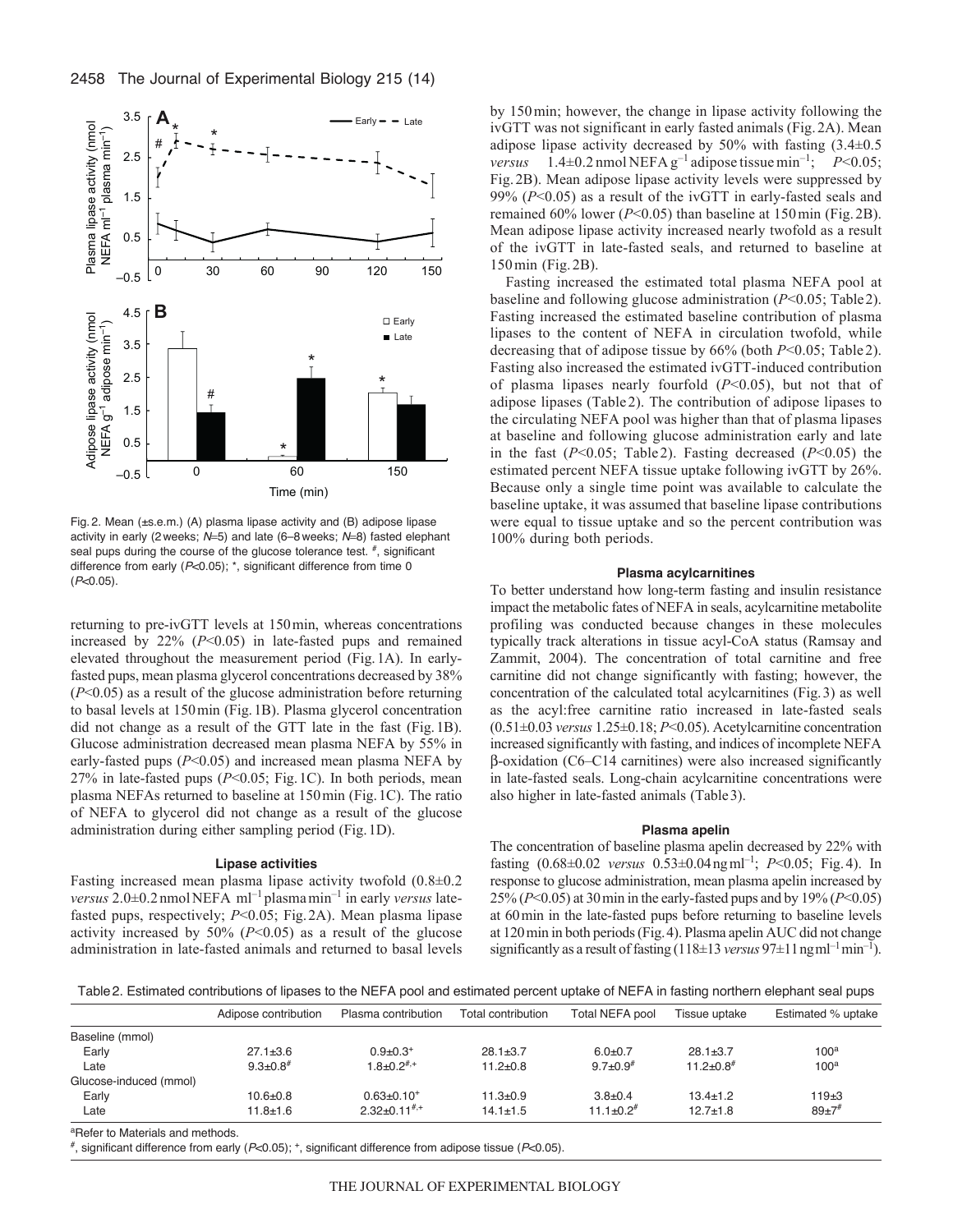| Table 3. Mean (±s.e.m.) concentrations of plasma fatty acylcarnitines of early ( $N=5$ ) and late ( $N=8$ ) fasted elephant seal pups grouped by |
|--------------------------------------------------------------------------------------------------------------------------------------------------|
| associated metabolic pathways                                                                                                                    |

| Derived from          | Chain length | Carnitine species                     | Early (nmol $\Gamma$ <sup>1</sup> ) | Late (nmol $\Gamma$ <sup>1</sup> ) |
|-----------------------|--------------|---------------------------------------|-------------------------------------|------------------------------------|
| Fatty acid metabolism | Short        | R-3-hydroxy-butyrylcarnitine          | $42 + 2$                            | $126 \pm 14$ #                     |
|                       | Short        | S-3-hydroxy-butyrylcarnitine          | 51±1                                | $101 \pm 15$ <sup>#</sup>          |
|                       | Medium       | Hexanovlcarnitine                     | 33±4                                | $55 \pm 7$                         |
|                       | Medium       | R-3-hydroxy-hexanoylcarnitine         | 22±1                                | 26±1                               |
|                       | Medium       | S-3-hydroxy-hexanoylcarnitine         | 3±1                                 | 5±1                                |
|                       | Medium       | 4-Methyl-hexanoylcarnitine            | $3.4 \pm 0.9$                       | $4.6 + 0.3$                        |
|                       | Medium       | Octanoylcarnitine                     | $21 + 2$                            | $33+4$                             |
|                       | Medium       | R-3-hydroxy-octanoylcarnitine         | 8±1                                 | 8±1                                |
|                       | Medium       | S-3-hydroxy-octanoylcarnitine         | 5±1                                 | 4±1                                |
|                       | Medium       | Decanoylcarnitine                     | 16±2                                | $30+4$ #                           |
|                       | Medium       | cis-4-Decenoylcarnitine               | $2.3 + 0.4$                         | $3.2 + 0.7$                        |
|                       | Medium       | R-3-hydroxy-decanovicarnitine         | $3.9 + 0.3$                         | $4\pm0.2$                          |
|                       | Medium       | S-3-hydroxy-decanoylcarnitine         | 14±1                                | 17±2                               |
|                       | Medium       | Lauroylcarnitine                      | $7+2$                               | $12+2$                             |
|                       | Medium       | S-3-hydroxy-lauroylcarnitine          | 2±1                                 | $5+2$                              |
|                       | Medium       | Myristoylcarnitine                    | 53±1                                | $88+3$ #                           |
|                       | Medium       | Myristoleoylcarnitine                 | $12+5$                              | $7+2$                              |
|                       | Medium       | cis-5-Tetradecenoylcarnitine          | 64±7                                | $120 \pm 6^{\#}$                   |
|                       | Medium       | trans-2-Tetradecenoylcarnitine        | 41±1                                | $50±1$ <sup>#</sup>                |
|                       | Medium       | cis;cis-5;8-Tetradecadienoylcarnitine | $15.2 \pm 0.7$                      | $14.9 + 0.4$                       |
|                       | Long         | Palmitoylcarnitine                    | $130 + 8$                           | $258 \pm 8$ #                      |
|                       | Long         | Palmitoleoylcarnitine                 | $41 + 2$                            | $107 \pm 8^{\#}$                   |
|                       | Long         | trans-2-Hexadecenoylcarnitine         | 18±1                                | $24+2$ #                           |
|                       | Long         | R-3-hydroxy-palmitoylcarnitine        | $39 + 2$                            | $49+2$ #                           |
|                       | Long         | S-3-hydroxy-palmitoylcarnitine        | 37±1                                | $45 \pm 1^{\#}$                    |
|                       | Long         | Stearoylcarnitine                     | 84±5                                | $135+13$                           |
|                       |              | Oleoylcarnitine                       | $306 + 18$                          | $620 \pm 32$ <sup>#</sup>          |
|                       | Long         |                                       | 40±1                                | $46 \pm 1^{\#}$                    |
|                       | Long         | Linoleoylcarnitine                    | 16±1                                | 18±1                               |
|                       | Long         | Alpha-linolenoylcarnitine             |                                     |                                    |
|                       | Long         | Gamma-linolenoylcarnitine             | $18.8 + 0.4$                        | $18.4 \pm 0.3$                     |
|                       | Long         | R-3-hydroxy-stearoylcarnitine         | 6±1                                 | 10±2                               |
|                       | Long         | S-3-hydroxy-stearoylcarnitine         | 35±1                                | 36±1                               |
| Amino acid metabolism | Short        | Isobutyrylcarnitine                   | $410 + 62$                          | $261 + 32$                         |
|                       | Short        | Tiglylcarnitine                       | 9±1                                 | $6±1$ <sup>#</sup>                 |
|                       | Short        | Valerylcarnitine                      | $13\pm2$                            | $14\pm2$                           |
|                       | Short        | Isovalerylcarnitine                   | $57 + 18$                           | $48\pm9$                           |
|                       | Short        | 3-Hydroxy-isovalerylcarnitine         | $72\pm8$                            | $34+4$                             |
|                       | Short        | 2-Methyl-butyrylcarnitine             | 317±60                              | 491±48                             |
|                       | Short        | Glutarylcarnitine                     | $21 + 4$                            | $14\pm3$                           |
|                       | Short        | 3-Methyl-glutarylcarnitine            | $5+2$                               | $2+2$                              |
|                       | Medium       | Phenylacetylcarnitine                 | $113 + 47$                          | 107±30                             |
|                       | Medium       | Phenylpropionylcarnitine              | 6±0.3                               | $5.5 + 0.1$                        |
| Other                 | Short        | Propionylcarnitine                    | 939±307                             | 1362±784                           |
|                       | Short        | Malonylcarnitine                      | $55 + 16$                           | $119±9$ <sup>#</sup>               |
|                       | Short        | Methyl-malonylcarnitine               | 16±1                                | 14±1                               |
|                       | Short        | Succinylcarnitine                     | $88 + 11$                           | 77±8                               |
|                       | Short        | Butyrylcarnitine                      | $96 + 12$                           | $123 + 10$                         |
|                       | Short        | Pivaloylcarnitine                     | $14.7 + 7$                          | $0.3 + 0.1$                        |
|                       | Medium       | Adipoylcarnitine                      | 14±1                                | $16\pm2$                           |
|                       | Medium       | Benzoylcarnitine                      | 18±4                                | 9±1                                |
|                       | Medium       | Suberoylcarnitine                     | $25 + 4$                            | $43 + 7$                           |

#, significant difference from early (*P*<0.05).

## **Effects of fasting on adipose protein contents**

Fasting increased the adipose tissue contents of ATGL (26%) and LPL (16%) and decreased the adipose tissue contents of CD36 (29%), FAS (56%), FATP1 (22%) and PEPCK-C (43%) (all *P*<0.05; Figs5, 6). Fasting did not change the content of CPT I, CPT II or HSL (Figs 5, 7).

**Effects of glucose administration on adipose protein contents** Although the adipose protein content of PEPCK-C did not change with glucose administration in early-fasted pups, it increased by 18% (*P*<0.05) at 60min and returned to pre-ivGTT levels by 150min in late-fasted pups (Fig.6). In contrast, the adipose protein contents of CPTI and CPTII did not change with the late ivGTT, but both decreased, by 27 and 36%, respectively, at 150min with the early ivGTT (*P*<0.05; Fig. 7A,B). Over the course of the 150min measurement period of the glucose administrations during both the early and late fasting periods, the adipose protein contents of ATGL, CD36, FAS, FATP1, HSL and LPL did not change.

# **DISCUSSION**

For mammals that undergo prolonged periods of absolute food deprivation, such as the elephant seal, the onset of insulin resistance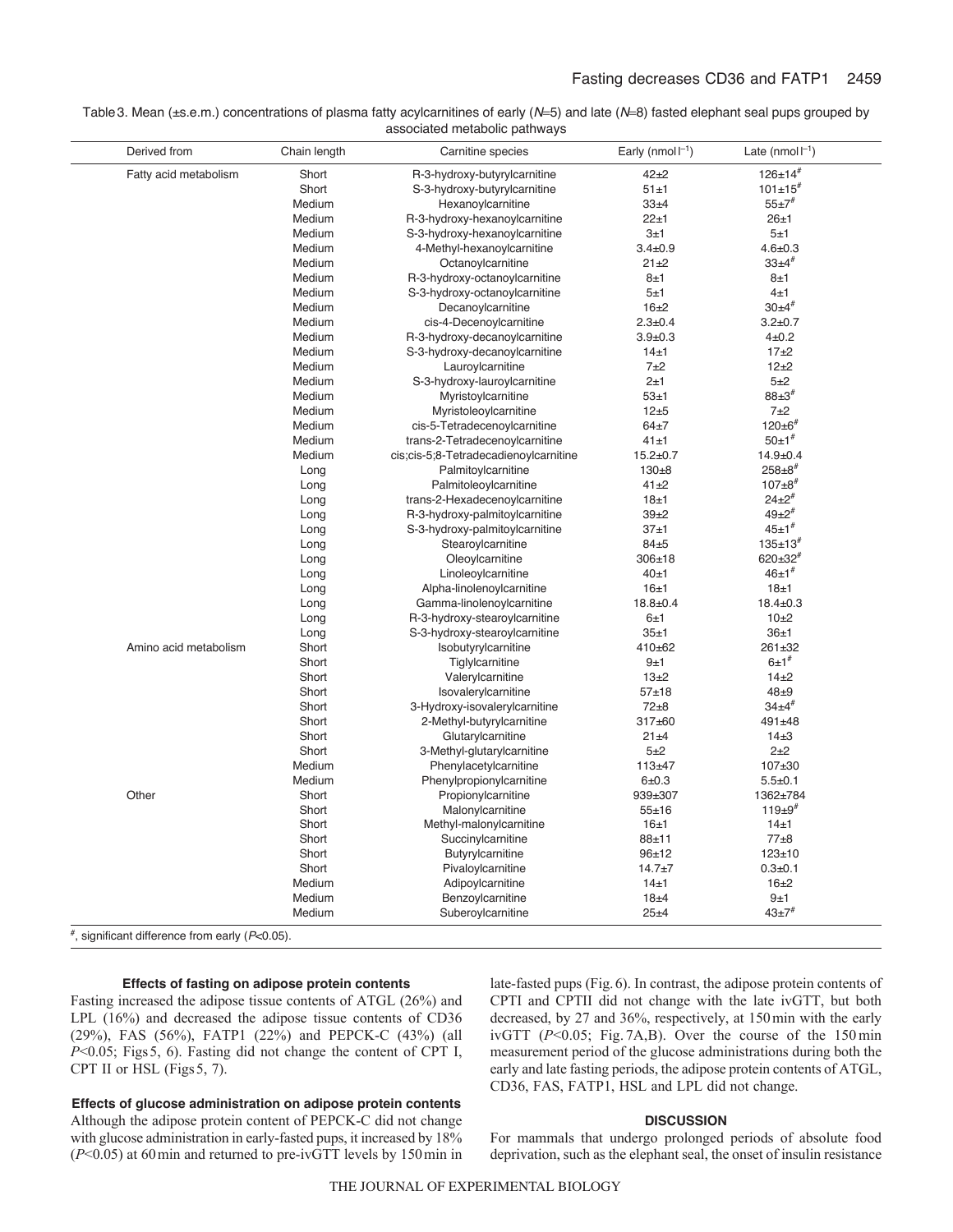

Fig. 3. Mean (±s.e.m.) plasma carnitine concentrations of early (2 weeks; *N*=5) and late (6-8 weeks; *N*=8) fasted elephant seal pups. Chain-lengthgrouped acylcarnitines are presented on a secondary axis for clarity.  $\frac{H}{l}$ , significant change with fasting (*P*<0.05).

may be an adaptive biological response to fasting. Reduced peripheral glucose uptake and increased concentration of NEFA in circulation, typically associated with insulin resistance (Golay et al., 1987; Van Epps-Fung et al., 1997; Perseghin et al., 2003; Karpe and Tan, 2005; Leney and Tavaré, 2009), allow greater availability of glucose and ketone bodies to specific tissues that display limited metabolism of lipids (e.g. the central nervous system, red blood cells, etc.), decreasing the need for gluconeogenesis from amino acids. Interestingly, elephant seals maintain rates of glucose production and use more glucose than expected for an animal enduring such a prolonged fast (Champagne et al., 2005). The present study suggests that northern elephant seal pups possess robust mechanisms to regulate circulating lipids, a characteristic that may not be shared by other seals; for example, fasting duration decreases NEFA concentration in grey and hooded seal pups (Iverson et al., 1995; Mellish et al., 1999). These mechanisms may include decreasing the expression of CD36 and FATP1 and increasing the expression of ATGL in adipose tissue. Collectively, these mechanisms may reduce adipose NEFA uptake while promoting regulated triglyceride hydrolysis. This shift in the regulation of adipose lipid stores may explain how the elephant seal pup is able to maintain elevated concentrations of NEFA for such a protracted period in spite of the increasing energetic demands associated with development during their post-weaning fast.

We have previously shown that, based on plasma glucose dynamics, elephant seal pups are sensitive to insulin at the beginning of their fast and develop glucose intolerance after several weeks of fasting (Viscarra et al., 2011b). The lipid profiles exhibited by early-fasted seals in response to an ivGTT support this observation, as they appear to be those of a healthy insulinsensitive mammal (Horowitz et al., 1997; Campbell et al., 1992): glucose administration increases plasma insulin (Viscarra et al., 2011b) and decreases circulating lipids by decreasing adipose lipase activity (Campbell et al., 1992). In addition to insulin, a glucose-induced increase in plasma apelin likely contributes to the inhibition of adipose lipase activity (Yue et al., 2011). A major finding of the current study was that in contrast to early-fasted pups, ivGTT failed to reduce circulating triglycerides and NEFAs



Fig. 4. Mean (±s.e.m.) plasma apelin concentration of early (2 weeks; N=5) and late (6-8 weeks; N=8) fasted elephant seal pups during the course of the glucose tolerance test.  $\frac{4}{7}$ , significant difference from early ( $P<0.05$ );  $\frac{4}{7}$ , significant difference from time 0 (*P*<0.05).

in glucose-intolerant late-fasted pups, and in fact modestly, but significantly, increased concentrations of the latter. The basis for this response remains to be fully elucidated, but could involve a lower ivGTT-induced inhibition of lipolysis and/or differences in tissue NEFA uptake.

The observed decline in adipose expression of the fatty acid transporters CD36 and FATP1 in late-fasted pups could have contributed to reduced uptake of NEFAs into adipocytes (Coburn et al., 2000), and could partially explain the increase in circulating levels. The calculated tissue NEFA uptake during the late glucose challenge agrees with this finding, as it amounted to only 74% of NEFA uptake during the early glucose challenge. This suggests a reduction in NEFA uptake by all tissues in late-fasted seals, as the reduction in uptake would be negligible if only adipose tissue was affected (Furler et al., 2000). Furthermore, the total baseline contribution of lipase activity to plasma NEFA content decreased



Fig. 5. Representative western blots and mean (±s.e.m.) percent changes of proteins measured in adipose tissue of early (2 weeks;  $N=5$ ) *versus* late (6–8 weeks;  $N=8$ ) fasted elephant seal pups.  $\frac{4}{7}$ , significant change with fasting (*P*<0.05).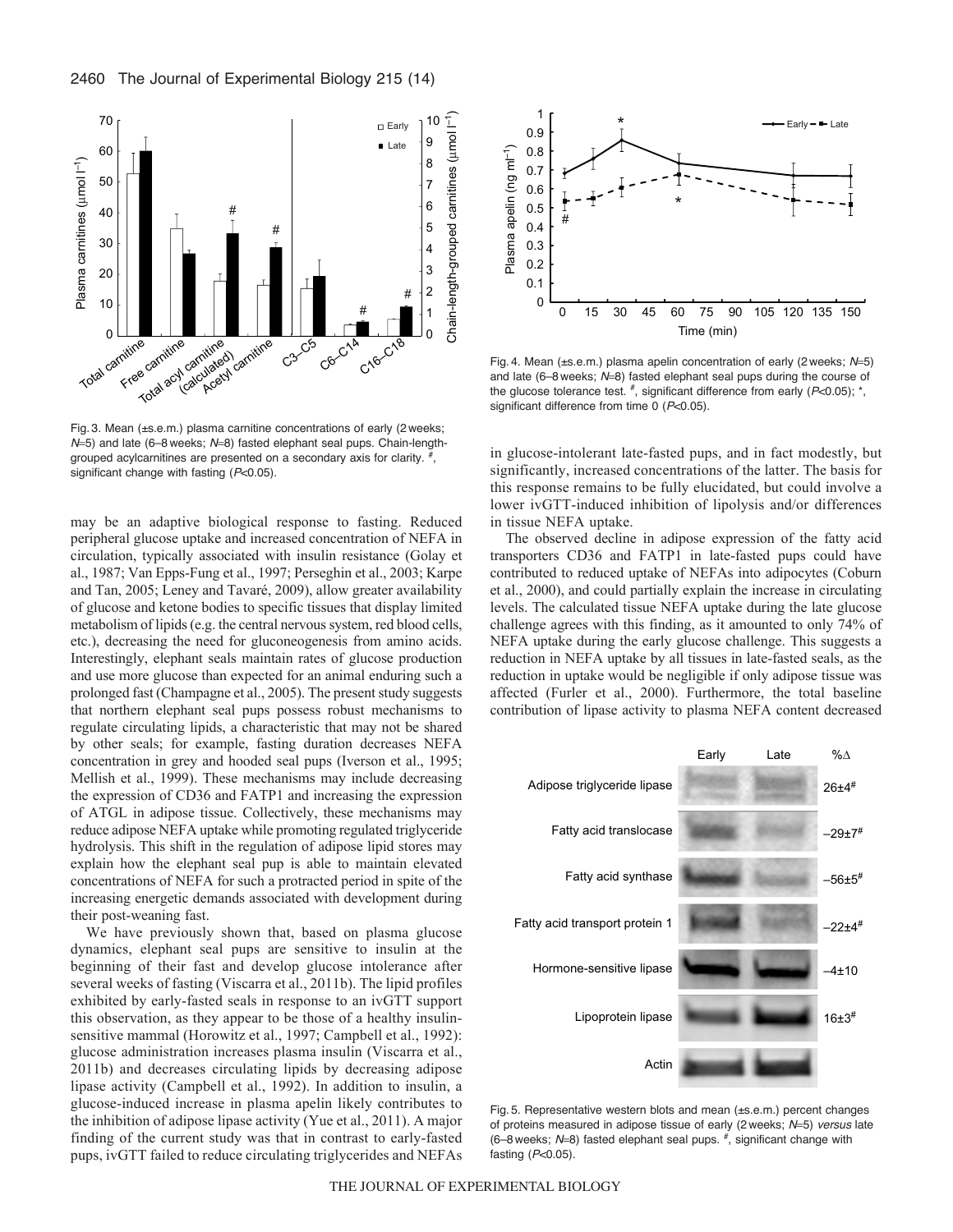

Fig. 6. Mean (±s.e.m.) percent change of phosphoenol-pyruvate carboxy kinase protein (PEPCK-C) in adipose tissue of early (2 weeks; N=5) and late (6–8 weeks; N=8) fasted elephant seal pups during the course of the glucose tolerance test and their representative western blots.  $\overset{\#}{\vphantom{p}}$ , significant difference from early (*P*<0.05); \*, significant difference from time 0 (*P*<0.05).

in late-fasted elephant seal pups. This suggests a decrease in lipolysis like that observed in grey and hooded seal pups after a few days of fasting. However, the decrease in lipolysis in grey and hooded seal pups was accompanied by an expected decrease in plasma NEFA (Iverson et al., 1995; Mellish et al., 1999), not an increase as seen in elephant seal pups. It is possible that other seals may not experience similar reductions in NEFA uptake with fasting duration as that seen in elephant seal pups. This also hints at differential regulation of plasma NEFA between different seal species, which may involve changes in protein expression and some threshold limit for fasting duration.

The increase in total acylcarnitine concentration in plasma as well as that of the acyl:free carnitine ratio demonstrates increased accumulation of fatty acylcarnitines in plasma of late-fasted seals, and provides evidence for a higher degree of incomplete  $\beta$ oxidation in late-fasted insulin-resistant pups. The current detailed acylcarnitine profiling concurs with a prior study in fasting elephant seal pups that described only free and total acylated carnitine in which it was reported that the plasma acyl:free carnitine ratio rose toward the end of the fasting period, suggestive of a temporal change in the dynamics of mitochondrial  $\beta$ oxidation during fasting in this species (Adams et al., 1992). The concentrations of acylcarnitines in plasma parallel the accumulation of acyl-CoAs at the tissue level (Ramsay and Zammit, 2004), and so the changes and patterns observed in acylcarnitines are representative of the changes in tissue acyl-CoA pools. For instance, increased plasma long-chain fatty acylcarnitines were seen in late-fasted seals concurrent with higher NEFA concentrations and long-chain acyl-CoA generation. In addition, the higher 3-hydroxybutyrylcarnitine concentration in late-fasted seals is consistent with the greater levels of ketone bodies reported for these animals (Castellini et al., 1987).

Acetylcarnitine, which nearly doubled in late-fasted seals, made up the majority of the acylcarnitines in plasma and increased concentrations were coincident with higher levels of mediumchain fatty acid acylcarnitine derivatives. This pattern is reminiscent of what is seen in insulin-resistant rodent models (e.g. Koves et al., 2008) and in human type 2 diabetics (Adams et al., 2009). Such a pattern is thought to result from a mismatch between increased mitochondrial NEFA fuel delivery relative to tricarboxylic acid (TCA) cycle activity. The origins of this mismatch are not yet resolved, but it has been hypothesized that decreased complete catabolism of branched-chain amino acids and reduced entry of anaplerotic carbon into the TCA cycle in the insulin-resistant state may contribute (Adams, 2011). Previous findings demonstrated a reduction in protein catabolism in latefasted northern elephant seals (Adams and Costa, 1993). Patterns of acylcarnitine derivatives in the present study appeared to support this, as the acylcarnitines associated with lipid metabolism increased whereas those associated with amino acid catabolism decreased.

Similar to what is seen in grey seal, hooded seal and northern fur seal pups (Iverson et al., 1995; Mellish et al., 1999; Mellish



Fig. 7. Mean (±s.e.m.) percent change of (A) carnitine palmitoyl transferase I (CPTI) and (B) carnitine palmitoyl transferase II (CPTII) in adipose tissue of early (2 weeks; N=5) and late (6–8 weeks; N=8) fasted elephant seal pups during the course of the glucose tolerance test and their representative western blots. \*, significant difference from time 0 (*P*<0.05).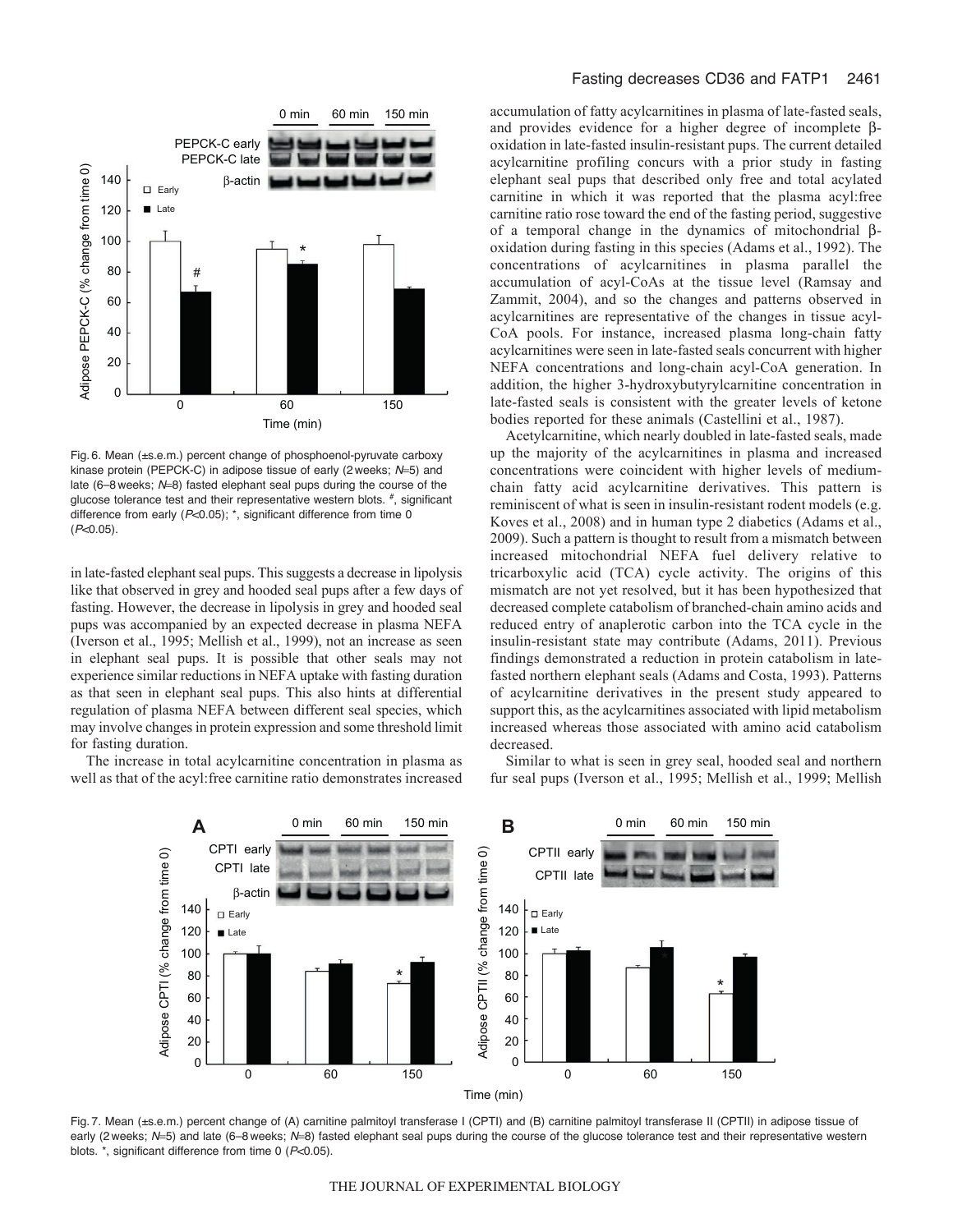# 2462 The Journal of Experimental Biology 215 (14)

|                         | Effect of fasting | Effect on plasma NEFA                                                                        |
|-------------------------|-------------------|----------------------------------------------------------------------------------------------|
| Adipose lipase activity |                   | Prevents depletion of adipose triglyceride stores; contributes to maintenance of plasma NEFA |
| Plasma lipase activity  |                   | Increases plasma NEFA                                                                        |
| Plasma apelin           |                   | Prevents inhibition of adipose lipolysis (indirectly increases plasma NEFA)                  |
| ATGL                    |                   | Increases plasma NEFA                                                                        |
| <b>HSL</b>              | $\leftrightarrow$ | Likely inhibited by AMPK; contributes little to plasma NEFA                                  |
| <b>LPL</b>              |                   | Increases plasma NEFA                                                                        |
| CD36/FATP1              |                   | Decreases NEFA uptake (indirectly increases plasma NEFA)                                     |
| PEPCK-C                 |                   | Decreases NEFA reesterification (indirectly increases plasma NEFA)                           |
| <b>FAS</b>              |                   | Decreases <i>de novo</i> lipogenesis (may decrease plasma NEFA)                              |

Table4. Summary of the effect of long-term fasting on measured parameters and potential effects on plasma NEFA in northern elephant seal pups

and Loughlin, 2003), plasma lipase activity increases with fasting in northern elephant seal pups. This phenomenon may be exclusive to fasting seal pups because lipase expression decreases with age in skeletal muscle of Weddell seals (Kanatous et al., 2008) and LPL activity decreases in blubber and mammary tissue of lactating adult female northern elephant seals (McDonald and Crocker, 2006). Despite the increased activity of plasma lipases (e.g. LPL, hepatic lipase, pancreatic lipase) and reduced activity of adipose lipases, the calculations show that the majority of lipolysis still occurs in adipose tissue. There is a lack of a change in plasma glycerol and twofold increase in the NEFA:glycerol ratio in late-fasted seals during the glucose challenge that seems to disagree with the maintenance of adipose lipolysis (Naito and Okada, 1975; Gruen et al., 1980; Anthony et al., 2009; Gaidhu and Ceddia, 2011). However, chronic AMPK activation in adipose tissue (Viscarra et al., 2011b) may have inhibited the complete hydrolysis of triglycerides, leading to a disconnect in the relationship between plasma NEFA and glycerol. In late-fasted seals, the increased expression of ATGL supports this suggestion because ATGL only partially hydrolyzes triglycerides to generate one NEFA and one diacylglycerol, while inhibiting HSL-induced lipolysis (Gaidhu et al., 2010; Bertile and Raclot, 2011). Inhibition of the complete hydrolysis of triglycerides could also explain the lack of a significant contribution of glycerol to gluconeogenesis during the fast in adult, lactating elephant seals (Houser et al., 2007). Preventing the shuttling of glycerol into the gluconeogenic pathway would allow the re-esterification of NEFAs, and thus maintenance of both adipose and plasma lipid substrates (e.g. triglycerides and NEFAs) required to support the energetic demands of fasting, developing pups.

A survey of metabolically important enzymes further highlights the concept that in long-term fasted seal pups, adipose tissue acts as a critical NEFA supplier while downregulating its capacity for NEFA storage. For instance, decreased expression of FAS in adipose tissue of late-fasted seals suggests that *de novo* fatty acid synthesis is minimized in adipose tissue, although the rise in malonylcarnitine might signal an increase in hepatic fatty acid synthesis in late-fasted seals (Wakil, 1961; Robinson et al., 1963; Alberts et al., 1964). Because PEPCK-C expression is associated with glyceroneogenesis (Reshef et al., 2003), the decreased expression of adipose PEPCK-C with fasting suggests that NEFA re-esterification is decreased, which may further contribute to increased plasma NEFA concentrations. However, increased PEPCK-C at 60min during the late glucose challenge, which could have resulted from the suppression of plasma cortisol (Viscarra et al., 2011b), suggests that NEFA re-esterification is increased in adipose tissue in response to the glucose administration (Reshef et al., 2003). Increased PEPCK-C in response to the late-fasting GTT

may restore adipose triglyceride content following the glucoseinduced increase in adipose lipase activity, because PEPCK-C expression returns to pre-GTT levels by 150min. Thus, the mechanisms contributing to the increase in plasma NEFAs in latefasted seals involve a well-regulated series of events that includes: (1) increased plasma lipase activity, (2) increased expression of adipose ATGL, (3) decreased expression of adipose CD36 and FATP1, resulting in reduced NEFA uptake, (4) increased secretion of adipose LPL and (5) decreased PEPCK-C protein content (Table4).

In conclusion, the present study suggests that a metabolism that increasingly relies on lipid oxidation may contribute to the fasting-induced insulin resistance (Viscarra et al., 2011b). The fasting-induced decrease in plasma apelin suggests that its role in the inhibition of cellular lipolysis in late-fasted seals is decreased as a mechanism to sustain lipolysis during the prolonged fast. The differential response of apelin to the glucose administration suggests that its sensitivity is altered with fasting duration. The increased plasma acetylcarnitine coupled to higher concentrations of medium-chain acylcarnitines in late-fasted seal pups suggests that a mismatch of NEFAs and TCA cycle capacity elicits incomplete  $\beta$ -oxidation that accompanies worsened glucose tolerance and insulin resistance. The gradual shift in the regulation of lipase activity during the course of the fast reduces the rate at which adipose triglyceride stores are depleted. Additionally, the decreased expression of CD36, FATP1 and PEPCK are likely required for this transition so as to maintain the increased concentration of plasma NEFAs, resulting in reduced peripheral uptake of NEFAs from circulation. More work is required to identify exactly how the aforementioned mechanisms are regulated. However, this study presents an initial description of the adaptive mechanisms responsible for the onset of fastinginduced insulin resistance in a large mammal adapted to prolonged food deprivation.

## **ACKNOWLEDGEMENTS**

We would like to thank Dr D. P. Costa (UCSC) for providing laboratory space. We also thank A. Lee, J. Minas and M. Thorwald for their assistance in the field and with laboratory analyses, and Año Nuevo State Park for logistic support of this work. The authors are grateful to Dr C. Hoppel and M. Stoll (Case Western Reserve University) for analysis of acylcarnitines. USDA is an equal opportunity provider and employer.

### **FUNDING**

This research was funded by the National Heart Lung and Blood Institute [NIH NHLBI HL091767 to R.M.O. and D.E.C.; NIH NHLBI HL091767-S1 to R.M.O.; and NIH NHLBI K02HL103787 to R.M.O.], the US Department of Agriculture Agricultural Research Service Intramural Project [5306-51530-019-00 to S.H.A.] and the National Institute of Diabetes and Digestive and Kidney Diseases [NIH-NIDDK R01DK078328-01 and R01DK078328-02S1 to S.H.A.]. Deposited in PMC for release after 12 months.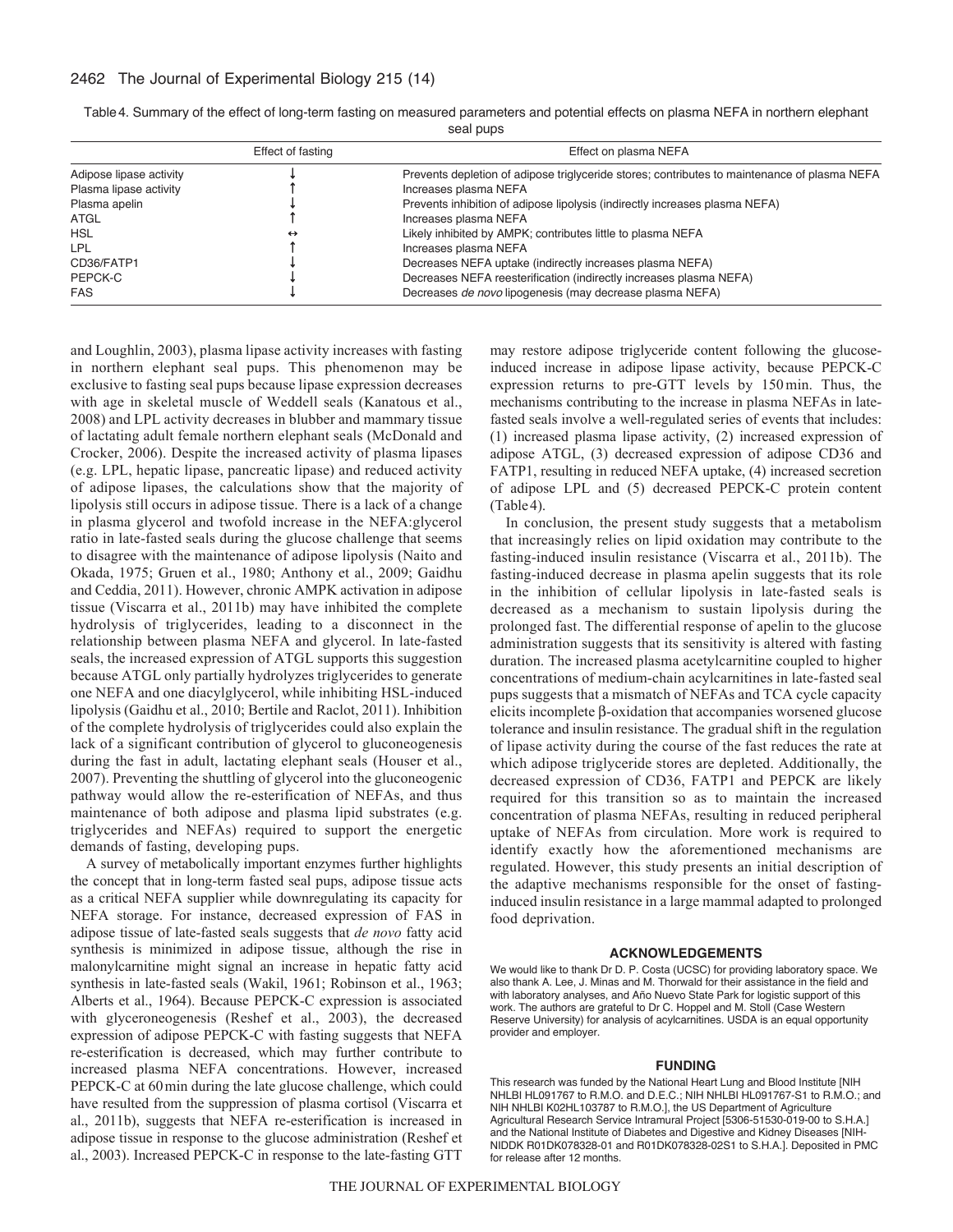#### **LIST OF ABBREVIATIONS**

| <b>AMPK</b> | adenosine monophosphate kinase                 |
|-------------|------------------------------------------------|
| ATGL        | adipose tissue triglyceride lipase             |
| CD36        | fatty acid translocase                         |
| CPTI/II     | carnitine palmitoyl transferase                |
| <b>FAS</b>  | fatty acid synthase                            |
| FATP1       | fatty acid transport protein 1                 |
| <b>HSL</b>  | hormone sensitive lipase                       |
| ivGTT       | intravenous glucose tolerance test             |
| <b>LPL</b>  | lipoprotein lipase                             |
| <b>NEFA</b> | non-esterified fatty acid                      |
| PEPCK-C     | phosphoenolpyruvate carboxy kinase (cytosolic) |
|             |                                                |

#### **REFERENCES**

- **Adams, S. H.** (2011). Emerging perspectives on essential amino acid metabolism in obesity and the insulin-resistant state. *Adv. Nutr.* **2**, 445-456.
- **Adams, S. H. and Costa, D. P.** (1993). Water conservation and protein metabolism in northern elephant seal pups during the postweaning fast. *J. Comp. Physiol. B* **163**, 367-373.
- **Adams, S. H., Costa, D. P. and Winter, S. C.** (1992). Plasma carnitine in fasting neonatal and adult northern elephant seals. *Am. J. Physiol.* **263**, E570-E574.
- **Adams, S. H., Hoppel, C. L., Lok, K. H., Zhao, L., Wong, S. W., Minkler, P. E., Hwang, D. H., Newman, J. W. and Garvey, W. T.** (2009). Plasma acylcarnitine profiles suggest incomplete long-chain fatty acid  $\beta$ -oxidation and altered tricarboxylic acid cycle activity in type 2 diabetic African-American women. *J. Nutr.* **139**, 1073- 1081.
- **Alberts, A. W., Majerus, P. W., Talamo, B. and Vagelos, P. R.** (1964). Acyl-carrier protein. II. Intermediary reactions of fatty acid synthesis. *Biochemistry* **3**, 1563-1571.
- **Anthony, N. M., Gaidhu, M. P. and Ceddia, R. B.** (2009). Regulation of visceral and subcutaneous adipocyte lipolysis by acute AICAR-induced AMPK activation. *Obesity* **17**, 1312-1317.
- **Bertile, F. and Raclot, T.** (2011). ATGL and HSL are not coordinately regulated in response to fuel partitioning in fasted rats. *J. Nutr. Biochem.* **22**, 372-379.
- **Campbell, P. J., Carlson, M. G., Hill, J. O. and Nurjhan, N.** (1992). Regulation of free fatty acid metabolism by insulin in humans: role of lipolysis and reesterification. *Am. J. Physiol.* **263**, E1063-E1069.
- **Castellini, M. A., Costa, D. P. and Huntley, A. C.** (1987). Fatty acid metabolism in fasting elephant seal pups. *J. Comp. Physiol. B* **157**, 445-449.
- **Champagne, C. D., Houser, D. S. and Crocker, D. E.** (2005). Glucose production and substrate cycle activity in a fasting adapted animal, the northern elephant seal. *J. Exp. Biol.* **208**, 859-868.
- **Chaves, V. E., Frasson, D. and Kawashita, N. H.** (2011). Several agents and
- pathways regulate lipolysis in adipocytes. *Biochimie* **93**, 1631-1640. **Chen, X., Yu, Q. Q., Zhu, Y. H., Bi, Y., Sun, W. P., Liang, H., Cai, M. Y., He, X. Y. and Weng, J. P.** (2010). Insulin therapy stimulates lipid synthesis and improves endocrine functions of adipocytes in dietary obese C57BL/6 mice. *Acta Pharmacol. Sin.* **31**, 341-346.
- Choi, S. M., Tucker, D. F., Gross, D. N., Easton, R. M., DiPilato, L. M., Dean, A. S., Monks, B. R. and Birnbaum, M. J. (2010). Insulin regulates adipocyte lipolysis via<br>an Akt-independent signaling pathway. Mol. Cell. Bio
- **Abumrad, N. A.** (2000). Defective uptake and utilization of long chain fatty acids in muscle and adipose tissues of CD36 knockout mice. *J. Biol. Chem.* **275**, 32523- 32529.
- **Costa, D. P. and Ortiz, C. L.** (1982). Blood chemistry homeostasis during prolonged fasting in the northern elephant seal. *Am. J. Physiol.* **242**, R591-R595.
- **Doh, K.-O., Kim, Y.-W., Park, S.-Y., Lee, S.-K., Park, J. S. and Kim, J.-Y.** (2005). Interrelation between long-chain fatty acid oxidation rate and carnitine palmitoyltransferase 1 activity with different isoforms in rat tissues. *Life Sci.* **77**, 435- .<br>443.
- **Furler, S. M., Cooney, G. J., Hegarty, B. D., Lim-Fraser, M. Y., Kraegen, E. W. and Oakes, N. D.** (2000). Local factors modulate tissue-specific NEFA utilization assessment in rats using 3H-(R)-2-bromopalmitate. *Diabetes* **49**, 1427-1433.
- **Gaidhu, M. P. and Ceddia, R. B.** (2011). The role of adenosine monophosphate kinase in remodeling white adipose tissue metabolism. *Exerc. Sport Sci. Rev.* **39**, 102-108.
- **Gaidhu, M. P., Anthony, N. M., Patel, P., Hawke, T. J. and Ceddia, R. B.** (2010). Dysregulation of lipolysis and lipid metabolism in visceral and subcutaneous adipocytes by high-fat diet: role of ATGL, HSL, and AMPK. *Am. J. Physiol. Cell Physiol.* **298**, C961-C971.
- **Gertow, K., Pietiläinen, K. H., Yki-Järvinen, H., Kaprio, J., Rissanen, A., Eriksson, P., Hamsten, A. and Fisher, R. M.** (2004). Expression of fatty-acid-handling proteins in human adipose tissue in relation to obesity and insulin resistance. *Diabetologia* **47**, 1118-1125.
- **Golay, A., Swislocki, A. L. M., Chen, Y. D. and Reaven, G. M.** (1987). Relationships between plasma-free fatty acid concentration, endogenous glucose production, and fasting hyperglycemia in normal and non-insulin-dependent diabetic individuals. *Metabolism* **36**, 692-696.
- **Gruen, R., Kava, R. and Greenwood, M. R. C.** (1980). Development of basal lipolysis and fat cell size in the epididymal fat pad of normal rats. *Metabolism* **29**, 246-253.
- **Holland, R. and Hardie, D. G.** (1985). Both insulin and epidermal growth factor stimulate fatty acid synthesis and increase phosphorylation of acetyl-CoA carboxylase and ATP-citrate lyase in isolated hepatocytes. *FEBS Lett.* **181**, 308-312. **Horowitz, J. F., Mora-Rodriguez, R., Byerley, L. O. and Coyle, E. F.** (1997).
- Lipolytic suppression following carbohydrate ingestion limits fat oxidation during exercise. *Am. J. Physiol.* **273**, E768-E775.
- **Houser, D. S., Champagne, C. D. and Crocker, D. E.** (2007). Lipolysis and glycerol gluconeogenesis in simultaneously fasting and lactating northern elephant seals. *Am. J. Physiol. Regul. Integr. Comp. Physiol.* **293**, R2376-R2381.
- **Iverson, S. J., Hamosh, M. and Bowen, W. D.** (1995). Lipoprotein lipase activity and its relationship to high milk fat transfer during lactation in grey seals. *J. Comp. Physiol. B* **165**, 384-395.
- **Kanatous, S. B., Hawke, T. J., Trumble, S. J., Pearson, L. E., Watson, R. R., Garry, D. J., Williams, T. M. and Davis, R. W.** (2008). The ontogeny of aerobic and diving capacity in the skeletal muscles of Weddell seals. *J. Exp. Biol.* **211**, 2559- 2565.
- **Karpe, F. and Tan, G. D.** (2005). Adipose tissue function in the insulin-resistance
- syndrome. *Biochem. Soc. Trans.* **33**, 1045-1048. **Knutson, V. P.** (2000). The release of lipoprotein lipase from 3T3-L1 adipocytes is regulated by microvessel endothelial cells in an insulin-dependent manner. *Endocrinology* **141**, 693-701.
- **Koves, T. R., Ussher, J. R., Noland, R. C., Slentz, D., Mosedale, M., Ilkayeva, O., Bain, J., Stevens, R., Dyck, J. R. B., Newgard, C. B. et al.** (2008). Mitochondrial overload and incomplete fatty acid oxidation contribute to skeletal muscle insulin resistance. *Cell Metab.* **7**, 45-56.
- **Leney, S. E. and Tavaré, J. M.** (2009). The molecular basis of insulin-stimulated glucose uptake: signalling, trafficking and potential drug targets. *J. Endocrinol.* **203**, 1-18.
- **McDonald, B. I. and Crocker, D. E.** (2006). Physiology and behavior influence lactation efficiency in northern elephant seals (*Mirounga angustirostris*). *Physiol. Biochem. Zool.* **79**, 484-496.
- **Mellish, J. E. and Loughlin, T. R.** (2003). Lipoprotein lipase in lactating and neonatal northern fur seals: exploring physiological management of energetic conflicts. *Comp. Biochem. Physiol.* **134A**, 147-156.
- **Mellish, J. E., Iverson, S. J., Bowen, W. D. and Hammill, M. O.** (1999). Fat transfer and energetics during lactation in the hooded seal: the roles of tissue lipoprotein lipase in milk fat secretion and pup blubber deposition. *J. Comp. Physiol. B* **169**, 377-390.
- **Minkler, P. E., Ingalls, S. T. and Hoppel, C. L.** (2005). Strategy for the isolation, derivatization, chromatographic separation, and detection of carnitine and acylcarnitines. *Anal. Chem.* **77**, 1448-1457.
- **Minkler, P. E., Stoll, M. S. K., Ingalls, S. T., Yang, S., Kerner, J. and Hoppel, C. L.** (2008). Quantification of carnitine and acylcarnitines in biological matrices by HPLC electrospray ionization-mass spectrometry. *Clin. Chem.* **54**, 1451-1462.
- **Naito, C. and Okada, K.** (1975). Effect of glucose on lipolysis and on release of lipolytic products in isolated adipocytes. *Am. J. Physiol. Leg. Content* **228**, 92-97.
- **Ong, J. M. and Kern, P. A.** (1989). The role of glucose and glycosylation in the regulation of lipoprotein lipase synthesis and secretion in rat adipocytes. *J. Biol. Chem.* **264**, 3177-3182.
- **Ortiz, C. L., Costa, D. P. and Le Boeuf, B. J.** (1978). Water and energy flux in

elephant seal pups fasting under natural conditions. *Physiol. Zool.* **51**, 166-178. **Ortiz, C. L., Le Boeuf, B. J. and Costa, D. P.** (1984). Milk intake of elephant seal

- pups: an index of parental investment. *Am. Nat.* **124**, 416-422.
- **Ortiz, R. M., Wade, C. E. and Ortiz, C. L.** (2001). Effects of prolonged fasting on plasma cortisol and TH in postweaned northern elephant seal pups. *Am. J. Physiol. Regul. Integr. Comp. Physiol.* **280**, R790-R795.
- **Ortiz, R. M., Wade, C. E. and Ortiz, C. L.** (2003). Body water handling in response to hypertonic-saline induced diuresis in fasting northern elephant seal pups (*Mirounga angustirostris*). *Comp. Biochem. Physiol.* **134A**, 423-428.
- **Patterson-Buckendahl, P., Adams, S. H., Morales, R., Jee, W. S. S., Cann, C. E. and Ortiz, C. L.** (1994). Skeletal development in newborn and weanling northern
- elephant seals. A*m. J. Physiol. Regul. Integr. Comp. Physiol.* 267, R726-R734.<br>Perseghin, G., Petersen, K. and Shulman, G. I. (2003). Cellular mechanism of insulin<br>resistance: potential links with inflammation. *Int. J. O* **Suppl. 3**, S6-S11.

**Ramsay, R. R. and Zammit, V. A.** (2004). Carnitine acyltransferases and their influence on CoA pools in health and disease. *Mol. Aspects Med.* **25**, 475-493.

- **Rea, L. D. and Costa, D. P.** (1992). Changes in standard metabolism during long-term fasting in northern elephant seal pups (*Mirounga angustirostris*). *Physiol. Zool.* **65**, 97-111.
- **Reiter, J., Stinson, N. L. and Boeuf, B. J.** (1978). Northern elephant seal development: the transition from weaning to nutritional independence. *Behav. Ecol. Sociobiol.* **3**, 337-367.
- **Reshef, L., Olswang, Y., Cassuto, H., Blum, B., Croniger, C. M., Kalhan, S. C., Tilghman, S. M. and Hanson, R. W.** (2003). Glyceroneogenesis and the triglyceride/fatty acid cycle. *J. Biol. Chem.* **278**, 30413-30416.
- **Riedman, M. and Ortiz, C. L.** (1978). Changes in the milk composition during lactation in the northern elephant seal. *Physiol. Zool.* **52**, 240-249.
- **Robinson, J. D., Bradley, R. M. and Brady, R. O.** (1963). The utilization of substituted acyl-coenzyme a derivatives in fatty acid synthesis. II. Studies with enzymes obtained from adipose tissue. *Biochemistry* **2**, 191-194.
- **Schwenk, R. W., Holloway, G. P., Luiken, J. J. F. P., Bonen, A. and Glatz, J. F. C.** (2010). Fatty acid transport across the cell membrane: regulation by fatty acid transporters. *Prostaglandins Leukot. Essent. Fatty Acids* **82**, 149-154.
- **Thorson, P. H.** (1993). Development of diving in the northern elephant seal. PhD dissertation, University of California Santa Cruz.
- **Tift, M. S., Houser, D. S. and Crocker, D. E.** (2011). High-density lipoprotein remains elevated despite reductions in total cholesterol in fasting adult male elephant seals (*Mirounga angustirostris*). *Comp. Biochem. Physiol.* **159B**, 214-219.
- **Van Epps-Fung, M., Williford, J., Wells, A. and Hardy, R. W.** (1997). Fatty acidinduced insulin resistance in adipocytes. *Endocrinology* **138**, 4338-4345.
- **Vannier, C. and Ailhaud, G.** (1989). Biosynthesis of lipoprotein lipase in cultured mouse adipocytes. II. Processing, subunit assembly, and intracellular transport. *J. Biol. Chem.* **264**, 13206-13216.
- **Viscarra, J. A., Vázquez-Medina, J. P., Crocker, D. E. and Ortiz, R. M.** (2011a). Glut4 is upregulated despite decreased insulin signaling during prolonged fasting in